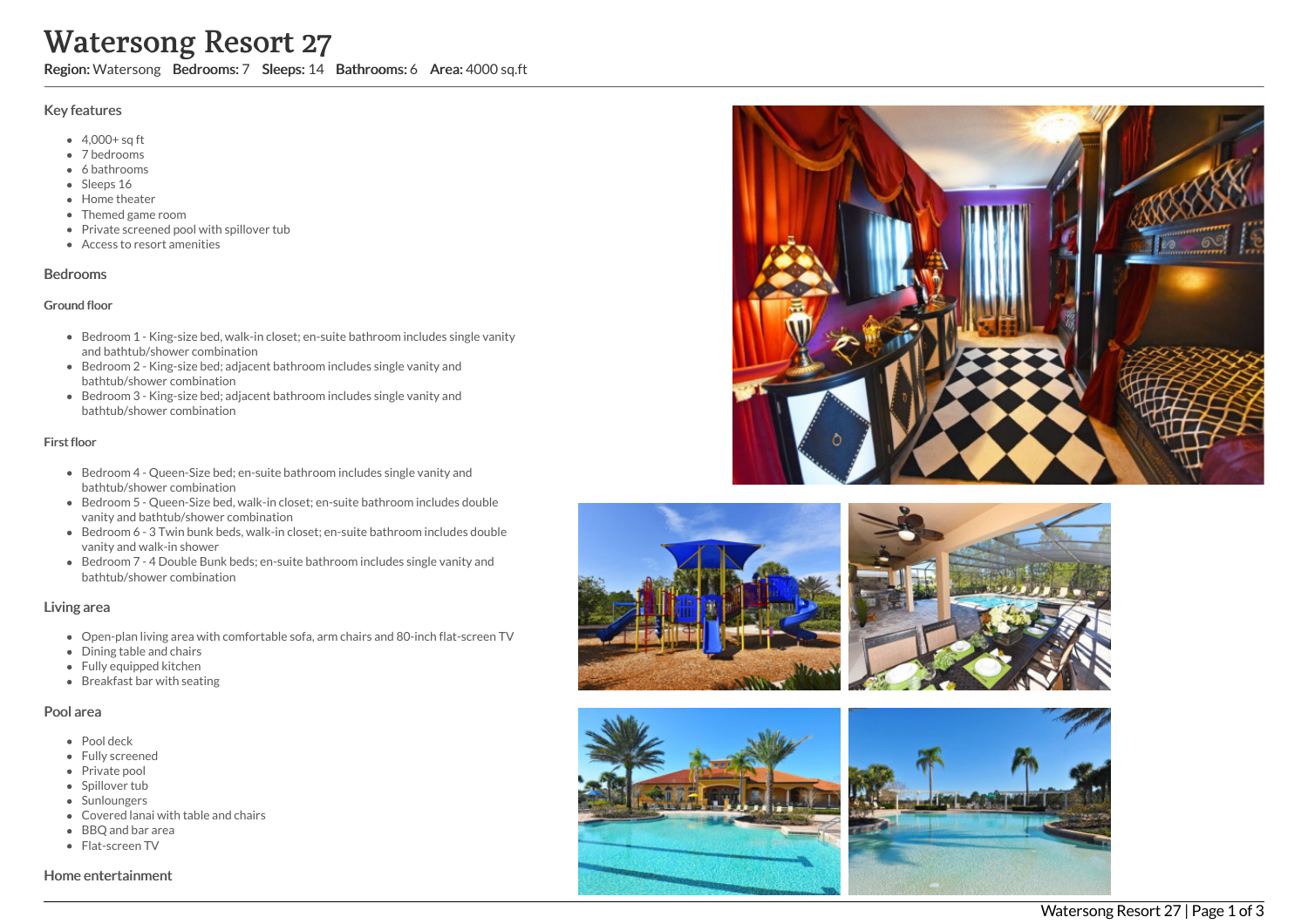- Flat-screen TVs in living areas and all bedrooms
- Game of Thrones medieval themed game room with custom pool table, foosball, seating area, flat-screen TV, medieval bar and gaming arcade
- Art Deco themed theater room with 65-inch curved TV and surround sound

#### General

- Air conditioning throughout
- Complimentary wifi
- Bedding and towels included
- Private parking and garage

## Laundry room

- Washer and dryer
- Iron and ironing board

## Children's equipment available for hire

- Crib
- Stroller
- High chair
- Pack and play

## Resort facilities

Nestled amongst woodlands and landscaped gardens is the 5\* Watersong Resort offering fantastic facilities in a peaceful gated community. Guests will benefit from full access to the 6,700 sq ft clubhouse and all associated amenities including a resort-style communal pool, an outdoor spa, cyber cafe, and children's playground. For nature lovers there is a pretty picnic spot to enjoy lunch and plenty of lakes and conservation areas to admire. For sports enthusiasts there is a fitness center and sand volleyball court on the resort, whilst the famous Providence Golf Course is only 10 minutes away. Located just 30 miles from Orlando's main airport and approximately 30 minutes to Disney, this beautiful resort ticks all the boxes.

## Places of interest

- Golf courses 4 miles
- Supermarket 5 miles
- $\bullet$  Shopping mall 7 miles
- Disney World 22 miles
- Seaworld 20 miles
- Universal Studios 26 miles
- Legoland 22 miles
- Beaches 80 miles